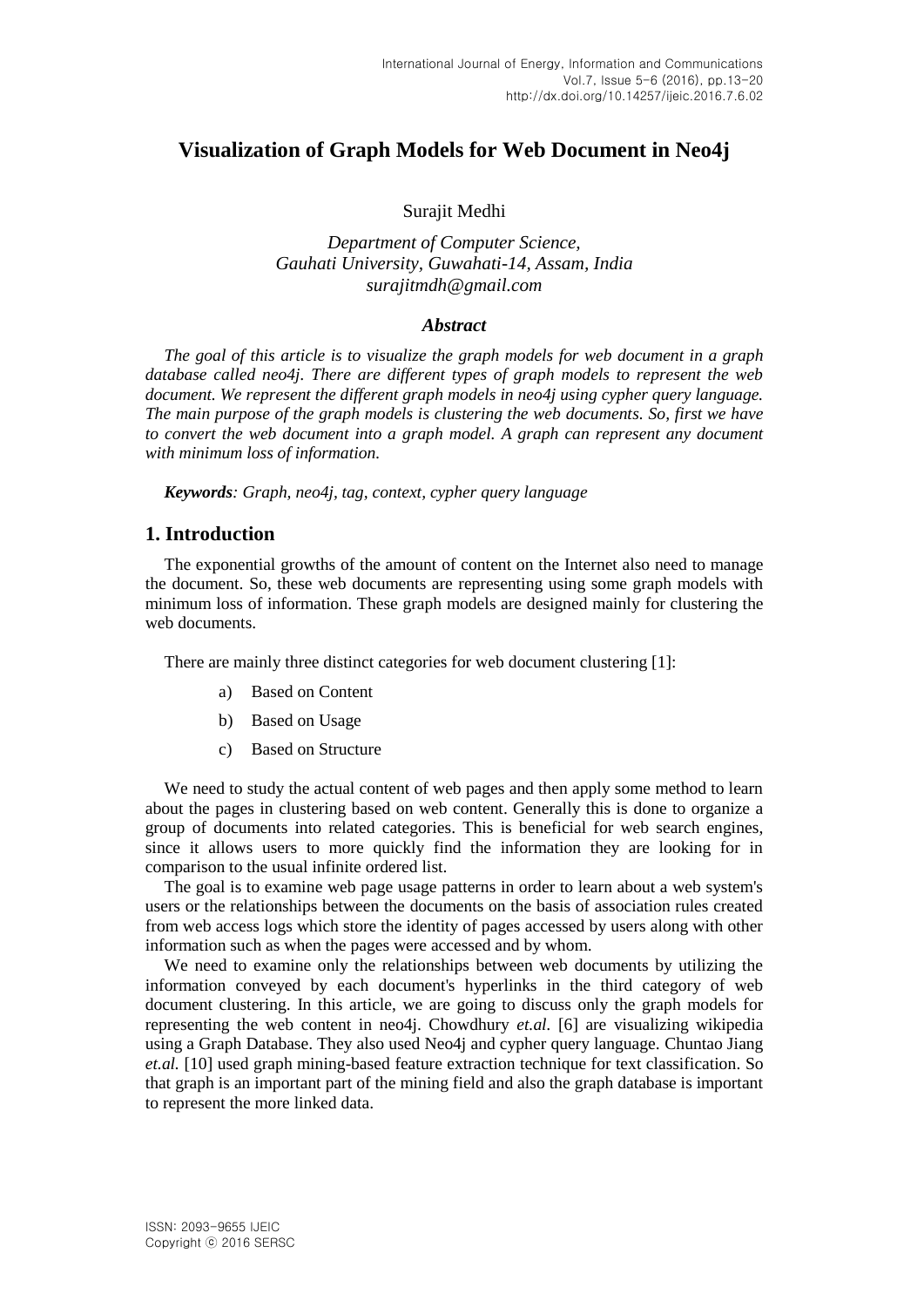## **2. Neo4j**

Neo4j is the world's leading open source Graph Database that has a labeled property

# Labeled Property Graph Data Model



graph model. A labeled property graph model has a number of characteristics. It contains node and relationship. Nodes contain properties (key-value pairs) and it can be labeled with one or more labels. In this model, relationships are named and directed, and always have a start node and end node. Relationships can also contain properties. The above graph model is from the neo4j website [2].

This is one example of a graph model represented in Neo4j. Neo4j is written in Java language. Other Graph Databases are Oracle NoSQL Database, Orient DB, Hyper Graph DB, Graph Base, Infinite Graph, and Allegro Graph. But in this article, we select neo4j to represent the web document. Neo4j supports a lot of nodes, relationships and labels. The capacity of nodes, relationships and labels are around 35 billion, around 35 billion and around 75 billion respectively [3]. Neo4j supports ACID rules and also it provides REST API to be accessed by any Programming Language like Java, Spring, Scala etc. It provides Java Script to be accessed by any UI MVC Framework like Node JS. It also supports two kinds of Java API cypher API and Native Java API to develop Java applications. We can easily download Neo4j from the website of neo4j. It uses cypher query language to retrieve information from the database. According to the Neo4j website, Neo4j is an embedded, disk-based, fully transactional Java persistence engine that stores data structured in graphs rather than in tables. Apache's Lucene 3 is used to build Neo4j for indexing and search. Lucene is a text search engine, written in Java, geared toward high performance [4]. As we compared Neo4j with relational database the more link data are smoothly represented in the graph database.

**Merits of Neo4j**: The representation of connected data is very easy and also easy and faster to retrieve or traversal or navigation of more Connected data. It uses simple and powerful data model. Neo4j cypher query language commands are in humane readable format and very easy to learn and also does not require complex joins to retrieve connected or related data.

**Demerits of Neo4j:** In the latest version of Neo4j, it has a limitation of supporting the number of Nodes, Relationships and Properties.

## **3. The Cypher Query Language**

The Cypher Query Language is a query language which is used in the Neo4j graph database and also it is a declarative pattern matching language. Neo4j provides a query language cypher[3] which is used to populate and query the database It follows the SQL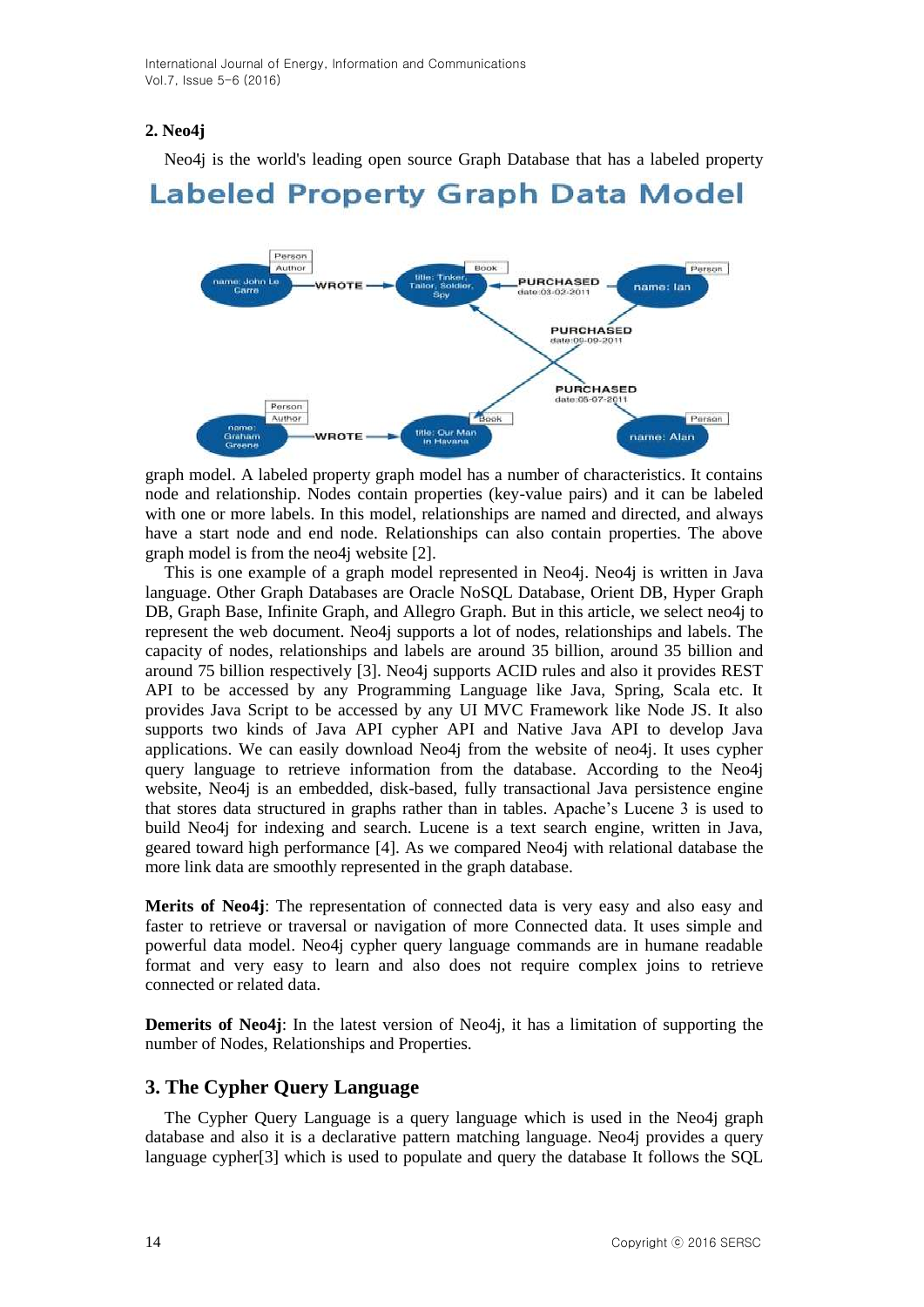like syntax but many differences are there also. Its syntax is very simple and of human readable format. Like SQL, Neo4j also supports different types of clauses like where, order by *etc.*, and also support string and aggregate function. There are lots of commands used in cypher query language, for example create, match return etc. It allows us to describe what we want to select, insert, update or delete from a graph database without requiring us to describe exactly how to do it. Suppose 'a' and 'b' are two nodes and a relation between two nodes is 'like' then the cypher is:  $(a) -$  [: like]  $\rightarrow$  (b). Cypher uses ASCII-Art to represent patterns. We surround nodes with parentheses which look like circles, *e.g.*, **(node)**. If we later want to refer to the node, we shall give it a variable like **(p)** for person or **(t)** for thing. In real-world queries, we'll probably use longer, more expressive variable names like **(person)** or **(thing)**. If the node is not relevant to your question, you can also use empty parentheses **()**. To fully utilize the power of our graph database we want to express more complex patterns between our nodes. Relationships are basically an arrow **-->** between two nodes. Additional information can be placed in square brackets inside of the arrow [4].

#### **4. Graph Models for Web Document Representation**

There are several methods for representing web document content or text documents in general as graphs. These methods are named: standard, simple, n- distance, n-simple distance, absolute frequency and relative frequency*.* Schener *et.al.* [1] developed the standard, simple, n- distance and n-simple distance, methods to represent the web document as a graph. They do not model the entire document as a graph when creating the graph model of a web document. Some pre-processing steps are performed to arrive at a reduced set of the most important terms by them. They remove some stop words such as 'the', 'and' and 'of' *etc*. and also perform some simple stemming in order to determine those word forms which should be considered to be identical *e.g.* "come" and "comes".

Under the standard representation or Tag Sensitive Graph Model, each term after stop word removal and stemming becomes a vertex in the graph representing that document. Each node is labeled with the term it represents. The node labels are unique in a document graph, since a single node is created for each keyword even if a term appears more than once in the text. Second, if word *aaa* immediately precedes word *bbb* somewhere in a "section" *s* of the document, then there is a directed edge from the node corresponding to term *aaa* to the node corresponding to term *bbb* with an edge label *s*. An edge is not created between two words if they are separated by certain punctuation marks such as periods. They have defined sections for HTML documents are: *title,* which contains the title's text related to the document and link*,* which is clickable hyper-links on the document that is also a text; and text*,* which comprises any of the readable text in the body part, and this includes link text but not title and keyword text. According to this standard method we are going to design the graph model in Neo4j.

The third type of representation is called the *n- distance representation* or Context Sensitive Graph Model. In this method, there is a user-provided parameter, *n*. Instead of considering only terms immediately following a given term in a web document, we look up to *n* terms ahead and connect the succeeding terms with an edge that is labelled with the distance between them (unless the words are separated by certain punctuation marks). For example, if we had the following text on a web page, "AAA BBB CCC DDD", then we would have an edge from term AAA to term BBB labelled with a 1, an edge from term AAA to term CCC labelled 2, and so on.

Recently Phukon [7] developed a composite graph model for representing web documents based on the above two models. The composite method of web document representation takes into account additional web-related content information which is not done in traditional information retrieval models. All the necessary information such as the order, proximity of occurrence, mark-up information and location of a word within a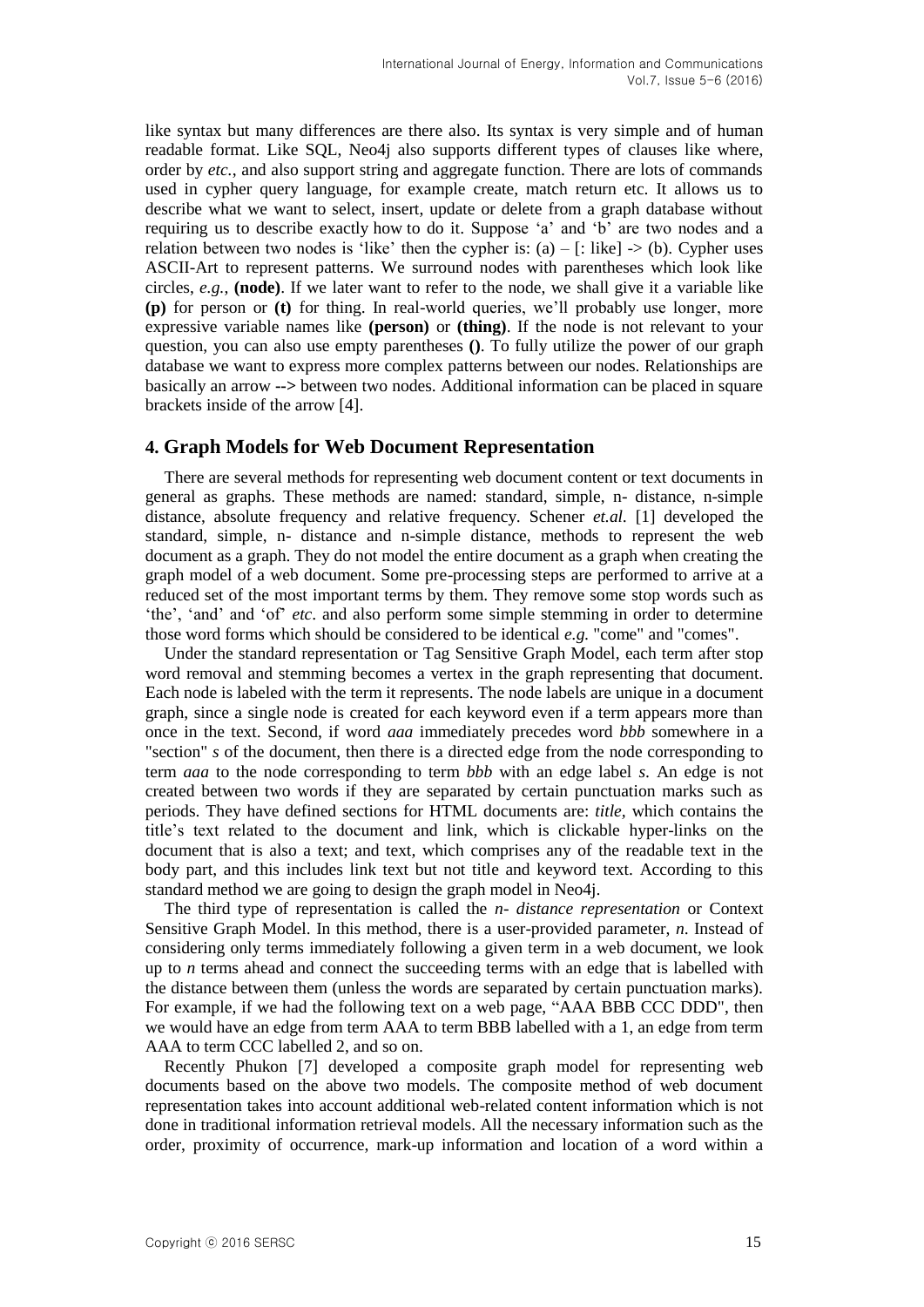document can hold in this method. To represent three sections namely head, link and address in TSGM because these three sections are comparatively much smaller than the text section and CSGM is capable of representing large section more efficiently than that of TSGM. Use of CSGM will not be possible to utilize the mark-up information available but TSGM will enable.

Quynh Do[10] designed a graph model for text analysis and text mining. They also compared the vector space model with graph model and get a better result in order to store the text.

## **5. Experiments and Results**

Our experiment was performed on some simple web document; we have designed the above mentioned graph models using the cypher query language in Neo4j graph database. For example, we have a simple web document which contains the title "Tezpur University", a link whose text reads "Other Universities in Assam", and text containing "Tezpur University Secures 5<sup>th</sup> In All India Ranking". According to TSGM, we have designed the graph model in Neo4j graph database.

According to CSGM, for example, if we had the following text on a web page, "EEE FFF GGG HHH", then we would have an edge from term EEE to term FFF labelled 1, an edge from term EEE to term GGG labelled 2, and so on. CSGM also implemented in Neo4j. The user provided parameter  $n=3$  in this web page.

According to the composite graph model, we also have designed the graph model in Neo4j. For example, we had the following web document which contains title "Gauhati University", a link whose text reads "Other Universities In Assam", an address that contain "Powered by xyz" and text containing "Gauhati University Secures 26th In All India Ranking". Under this model title, link and address are represented using TSGM and text means inside the body tag are represented using CSGM. The user provided parameter n=2 in this example.

In the following figures we have seen that the representation of web document in a graphical manner with the help of Neo4j. But in TSGM and CSGM the web documents are represented using the graphical manner with the help of some programming languages such as C++, java etc. In Neo4j we can visualize the graph models with the help of cypher query language and also we can use the API also. Suppose if we want to see the content of the web document then write a query in the Neo4j and show the result in a graphical style as a node and also we know that the next word which is connected by an edge. The nodes and edges are created by using the cypher query language.

The results are shown below-

Figure 1 is the representation of a simple web page using the TSGM in Neo4j. We create the nodes and the relationship using the cypher query language.

Figure 2 is the representation of a simple web page using the CSGM in Neo4j. In this model we represent only the text part using a distance between the nodes and also there is a user provided parameter n=3.In this model the tag are not included so that we don't know that which node is head or title or link.

Figure 3 is the representation of a simple web page using the composite graph model.

This model is the combination of the TSGM and CSGM. The user provided parameter n=2. In this model there are lots of advantages because if we combine the both models then we extract more information.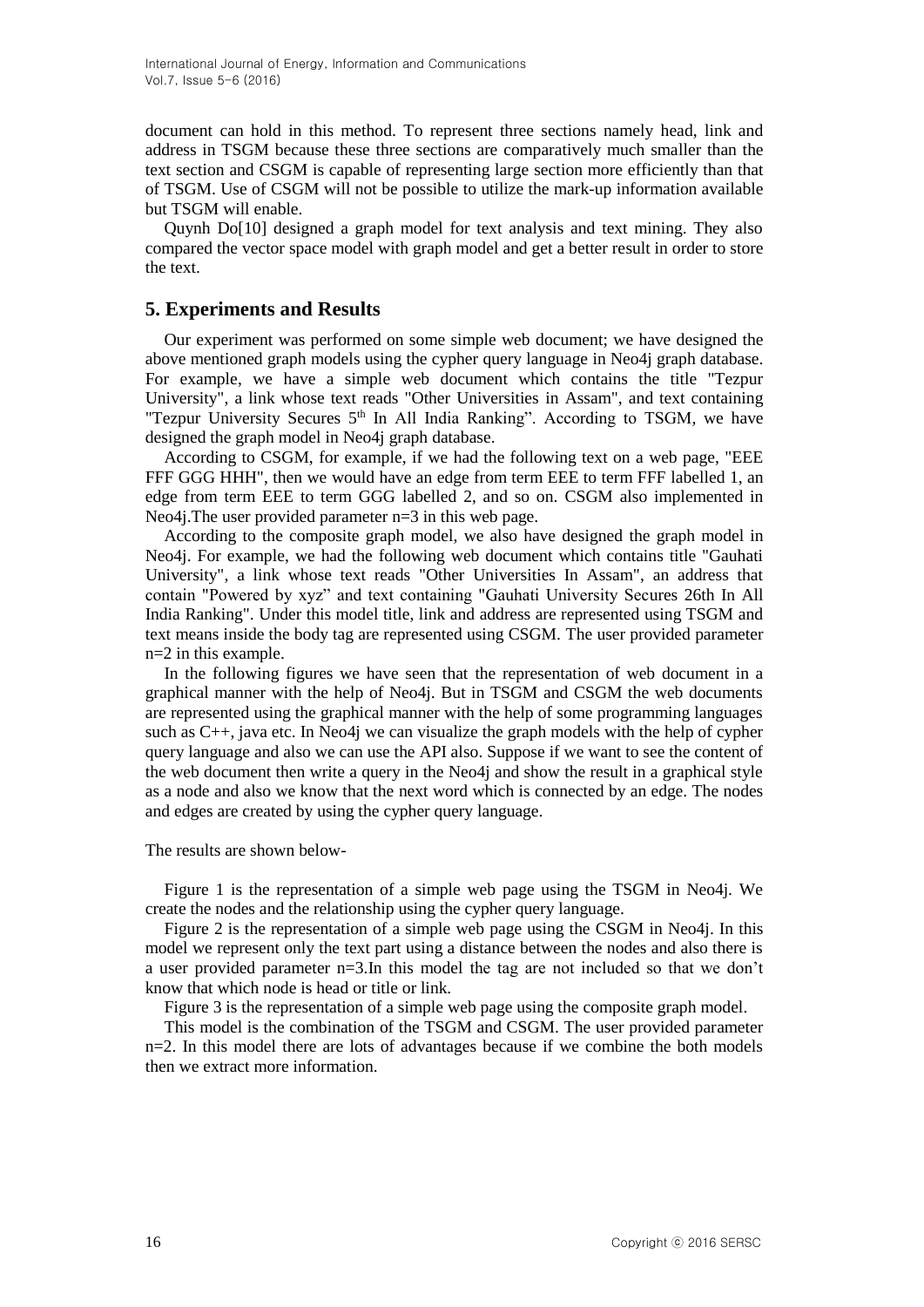

#### **5.1. Representation of TSGM in Neo4j**

**Figure 1. Representation of Web Document using TSGM in Neo4j**

In the above figure, we have represented a simple web page using the TSGM in Neo4j. There are different nodes for representing the content in the web page which consist a single word in the document. If the same word is repeated in the page then only one node is created for this particular word. As we see in the above figure, for representing the web content, first we have created the node for every word which is present in the web page and also we have created a relation among the nodes. The relations are actually the tags. According to the TSGM, if the word *aaa* immediately precedes the word *bbb* somewhere in a "section" *s* of the document, then there is a directed edge from the node corresponding to the term *aaa* to the node corresponding to the term *bbb* with an edge label *s*. We know that Neo4j has a labelled property Graph Model. Every node has a label and number of properties. In our example, node label is the document and the properties are contents in the web pages. Every word is represented as a node and the label is called document. Relationships are represented by the tags like title, link, text etc. In our example, we named the relationship as relation and the properties of the relation are the tags.

CREATE (a: document {name:"Tezpur"}), using this command we have created the node Tezpur and the label is document. CREATE (a)-[:relation {roles: "head"}]->(b), using this command we are created the relation between two nodes which are ladled by 'a' and 'b' and the properties of relation are 'head' and also we can put more than one properties for a relation. As we see in the above figure we can also know that which node is represented the particular word by clicking the node in the Neo4j and also know that the relation which is represented by some tags. In that way we have represented a simple web page using cypher query language in Neo4j. From the above model which is designed in Neo4j we can easily find the content in the web page and also the relationship types by clicking the node and relation. Also we can easily search the word which connected to another word and which tag is associated with between these two nodes by using some simple cypher query command. In Neo4j graph database we can create millions of node and relationship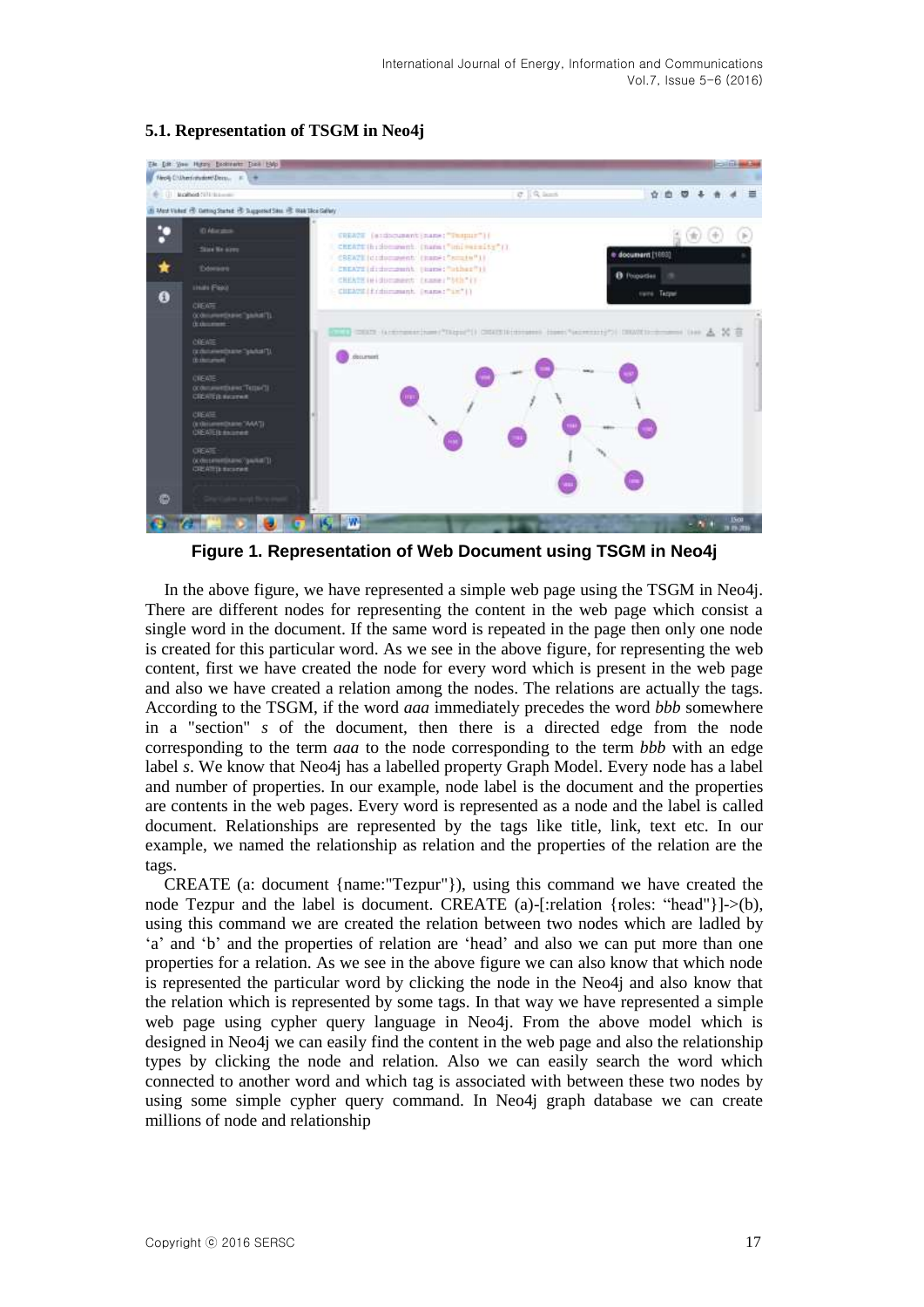International Journal of Energy, Information and Communications Vol.7, Issue 5-6 (2016)

## **5.2. Representation of CSGM in Neo4j**



**Figure 2. Representation of Web Document using CSGM in Neo4j**

In the above figure, we have represented the simple web page using the CSGM in Neo4j. In this model, we create the node as a content and the relations are distance between the nodes and user provided parameter n=3. In the above figure we represented a simple example but we can represent a large document using that model.



#### **5.3. Representation of Composite Graph Model in Neo4j**

**Figure 3. Representation of Web Document using Composite Graph Model in Neo4j**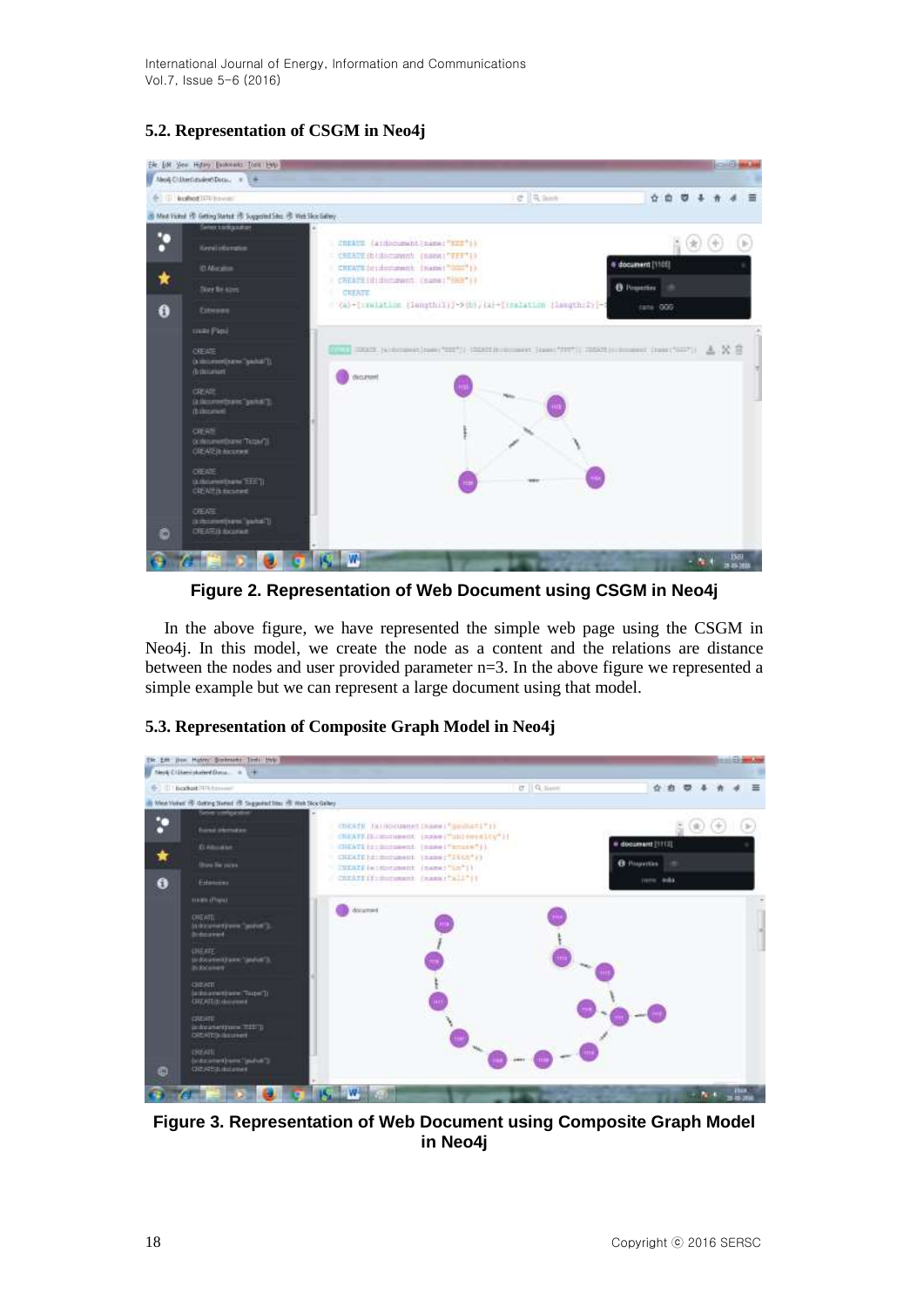Under the composite graph model we represented the web document using the both TSGM and CSGM. The content of head, link, address and title tags are represented by the TSGM and the text parts that means the under body tag are represented by CSGM. In this representation we can create multiple properties of a relation that means both the tag and the distances. In our example, user provided parameter n=2.

#### **6. Conclusions**

The Neo4j graph database is a useful database server. In this article, we have used this server to represent different graph models for simple web documents. We have used the cypher query language to represent the graph models in Neo4j. Also we have used REST API for representing the graph models in Neo4j. If we compare the Neo4j to MySQL, then there are many advantages over MySQL. So we represented three different graph models in Neo4j.Also the web document is represented using the vector space model and using the language like C++, java *etc.*, but don't visualize that content and even the graph models that we are mentioned using the adjacency matrix and adjacency list to represent the web document. So using the graph database *i.e.*, Neo4j we can represent the content and also visualize that content.

## **References**

- [1] H. Bunke Schener, M. Last and A. Kandel, "Graph Theoretic Techniques for Web Content Mining", Series in Machine Perception and Artificial Intelligence, World Scientific Publishing Co. Pte. Ltd., vol. 62, **(2005)**.
- [2] www.neo4j.com.
- [3] "Cypher" http://neo4j.com/developer/cypher.
- $[4]$  www.tutorials.com.
- [5] C. Vicknair, M. Macias, Z. Zhao, X. Nan, Y. Chen and D. Wilkins, "A Comparison of a Graph Database and a Relational Database", ACMSE '10, Oxford, MS, USA, **(2010)** April 15-17.
- [6] R. Chowdhury, L. Hagberg, J. Sievers and H. Nyblom, "Visualizing Wikipedia using a Graph Database", https://www.kth.se/social/files/.
- [7] K. K. Phukon, "A Composite Graph Model for Web Document and the MCS Technique", International Journal of Multimedia and Ubiquitous Engineering, vol. 7, no. 1, **(2012)** January.
- [8] N. Deo, "Graph Theory with Applications to Engineering and Computer Science", PHI Learning Private Limited. PHI Learning Private Limited.ISBN-978-81-203-0145-0.
- [9] J. J. Miller, "Graph Database Applications and Concepts with Neo4j", Proceedings of the Southern Association for Information Systems Conference, Atlanta, GA, USA March 23rd-24th, **(2013)**.
- [10] T. Ngoc Quynh Do, "A Graph Model for Text Analysis and Text Mining, master thesis", erasmus mundus masters program in language and communication technology, **(2012)** June 18.

#### **Authors**



**Surajit Medhi**, Guest Faculty, Department of Computer science, Gauhati University, India received MSc(IT) degree from Gauhati university in 2011. He is currently pursuing doctoral research at Department of Computer Science, Gauhati University, Assam, India. His research interests include representation of web documents using graphs, graph based clustering and graph database.